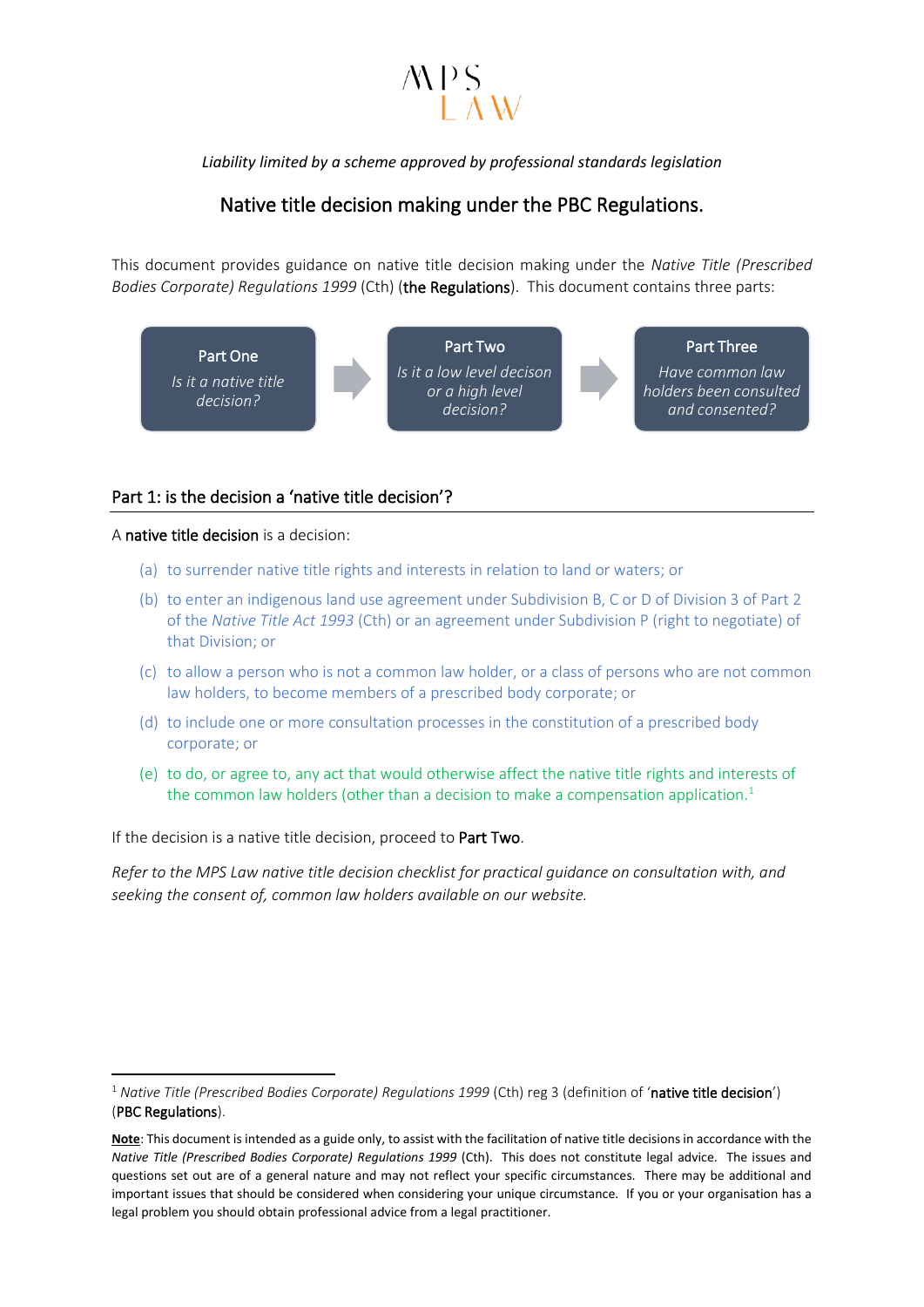# $\angle APS$

### Part 2: is this a low or high level decision?

Decisions that fall within categories (a) – (d) are high level decisions.<sup>2</sup> Decisions that fall within category (e) are low level decisions.<sup>3</sup> A registered native title body corporate (RNTBC) must consult with and obtain the consent of the common law holders before making a native title decision.<sup>4</sup>

The process under the Regulations for making a native title decision is different depending on whether the decision is a high level decision or low level decision. The information below sets out the process for native title decision making under the PBC Regulations.

Once the category of decision is clear, the RNTBC should follow the applicable decision-making process.

#### Low Level Decisions

| Does the RNTBC have standing<br>instructions from the common<br>law holders?      | If yes $\rightarrow$ | The decision is covered by an approval under sub-<br>regulation 8(8) of the Regulations. <sup>5</sup>                                                |
|-----------------------------------------------------------------------------------|----------------------|------------------------------------------------------------------------------------------------------------------------------------------------------|
| Does the RNTBC have an<br>alternative consultation<br>process in their rule book? | If yes $\rightarrow$ | The decision can be made under regulation 8A of the<br>Regulations by following the consultation process set<br>out in their rule book. <sup>6</sup> |

If there are no standing instructions or an alternative consultation process, then the RNTBC must follow the consultation and consent process set out in sub-regulation  $8(1)$  of the Regulations. See Part Three.

#### **High level decision**

Is the decision to:

1. enter into an indigenous land use agreement for the benefit of the RNTBC?

OR

2. enter into a section 31 agreement and the RNTBC is the proponent?

*If yes*  from the common law Does the RNTBC have standing instructions holders?

*If yes* regulation 8(8) of the PBC The decision is covered by an approval under sub-Regulations. <sup>7</sup>

If the decision is not a decision to enter into an ILUA for the benefit of the RNTBC or enter into a section 31 agreement where the RNTBC is the proponent, or if the decision is to enter into an ILUA for the benefit of the RNTBC or enter into a section 31 agreement where the RNTBC is the proponent but there

<sup>&</sup>lt;sup>2</sup> PBC Regulations reg 3 (definition of 'high level decision').

<sup>&</sup>lt;sup>3</sup> PBC Regulations reg 3 (definition of 'low level decision').

<sup>4</sup> PBC Regulations sub-reg 8(1).

 $5$  PBC Regulations reg 3 (definition of 'standing instructions decision') and sub-reg 8(8).

<sup>6</sup> PBC Regulations sub-reg 8(2) and reg 8A.

 $7$  PBC Regulations reg 3 (definition of 'standing instructions decision') and sub-reg 8(8).